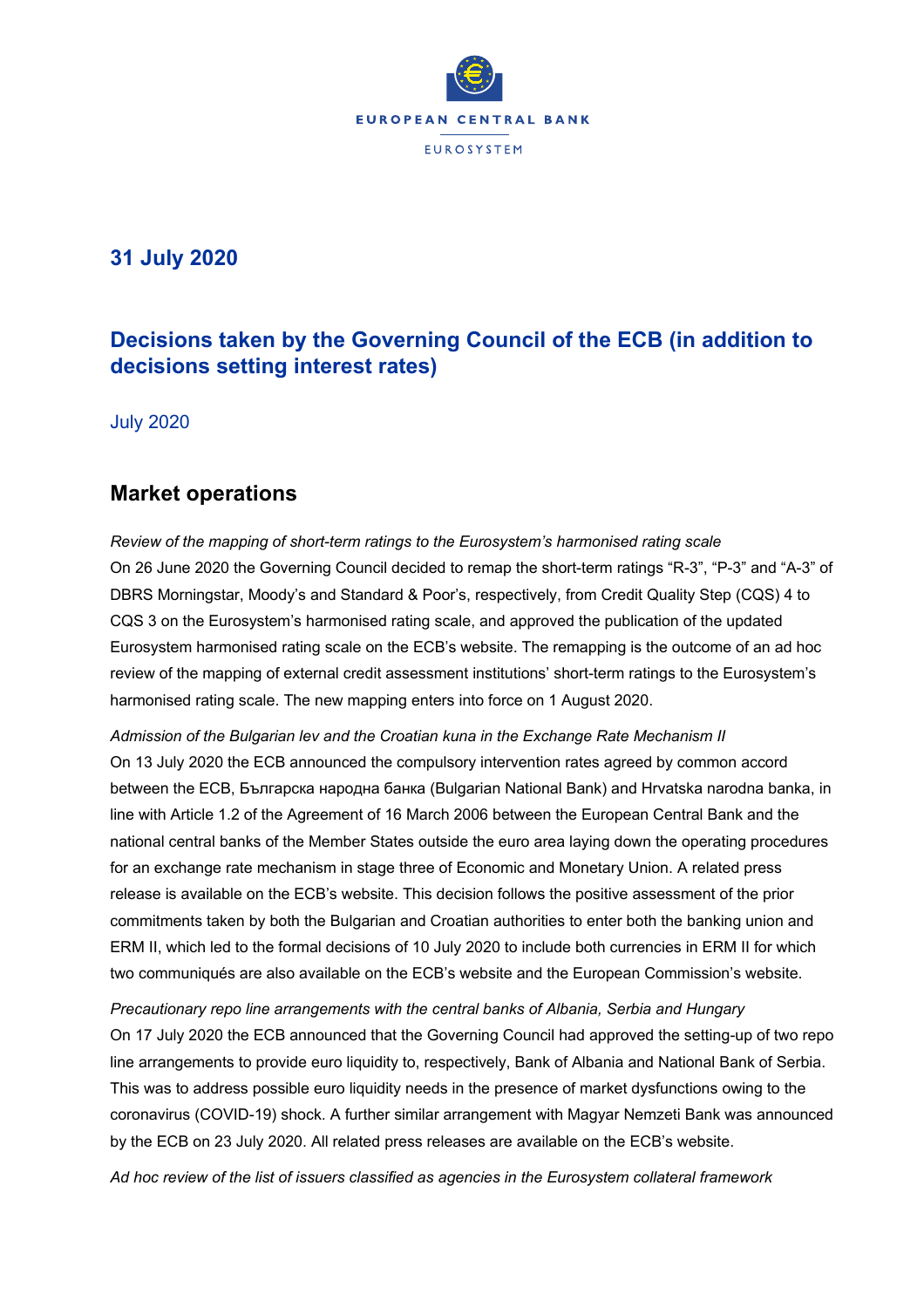On 17 July 2020 the Governing Council decided to add 15 issuers to the list of recognised agencies on the ECB's website: NBank Investitions- und Förderbank Niedersachsen (NBank), Investitionsbank Sachsen-Anhalt (ISA), Thüringer Aufbaubank, Investitions- und Strukturbank Rheinland-Pfalz (ISB), Bremer Aufbau-Bank, Landesförderinstitut Mecklenburg-Vorpommern, Saarländische Investitionskreditbank AG, Clairsienne, Clésence, Valloire Habitat, Alliade Habitat, Néolia, Vilogia, Batigère and Malta Development Bank. This follows a positive assessment that they fulfil the qualitative criteria, based on their common good activity and national/regional scope. As a result these issuers will become eligible for purchases under the asset purchase programme (APP) and the pandemic emergency purchase programme (PEPP).

*Further expansion of additional credit claim frameworks in response to the COVID-19 pandemic*  On 20 and 22 July 2020 the Governing Council approved a request from one national central bank (NCB) to create a new temporary additional credit claim (ACC) framework and also requests for changes to the existing ACC frameworks of five other NCBs. The ACC frameworks were introduced in 2011 to allow Eurosystem NCBs to temporarily accept as collateral certain credit claims that are not compliant with the eligibility rules and/or credit quality standards established in the General Documentation. The collateral easing package adopted by the Governing Council on 7 April 2020 introduced the possibility of expanding these frameworks further. The acceptance of new or expanded ACC frameworks is subject to prior approval by the Governing Council. More detailed information on the ACC frameworks is available on the ECB's website.

#### *Operationalisation of the administration of the SURE loans*

On 22 July 2020 the Governing Council approved operational aspects related to the administration of the loans disbursed under the new instrument for temporary Support to mitigate Unemployment Risks in an Emergency (SURE). First, the ECB will open one account for the European Commission and one account for each NCB of a borrowing EU Member State to hold funds subject to the mandatory 20 TARGET2 business day holding period prior to repayment for the purpose of the SURE loans administration. Second, the Governing Council decided that SURE-related repayment flows (principal and interest) mandatorily deposited in the ECB account 20 TARGET2 business days prior to the corresponding due date during that mandatory period would be exempt from remuneration at negative interest rates. Instead, during this advance period such deposits will be remunerated at either zero per cent or the deposit facility rate, whichever is higher. These decisions will be reflected in the relevant legal acts accordingly. SURE is expected to provide financial assistance of up to €100 billion in the form of loans from the EU to affected Member States.

#### *Publication of data on the minimum reserve requirements (MRR) and the two-tier system*

On 23 July 2020 the Governing Council approved the publication on the ECB's website, at maintenance period frequency, of national data on MRR, current accounts and excess reserves, as well as Eurosystem aggregated and national data related to the two-tier system. The data to be published are exemption allowances, exempted excess reserves, non-exempted excess reserves, and unused allowance. All data will be published based on maintenance period averages. The ECB will retain the possibility to delay such data releases if it deems that they could negatively impact markets. The first publication covering data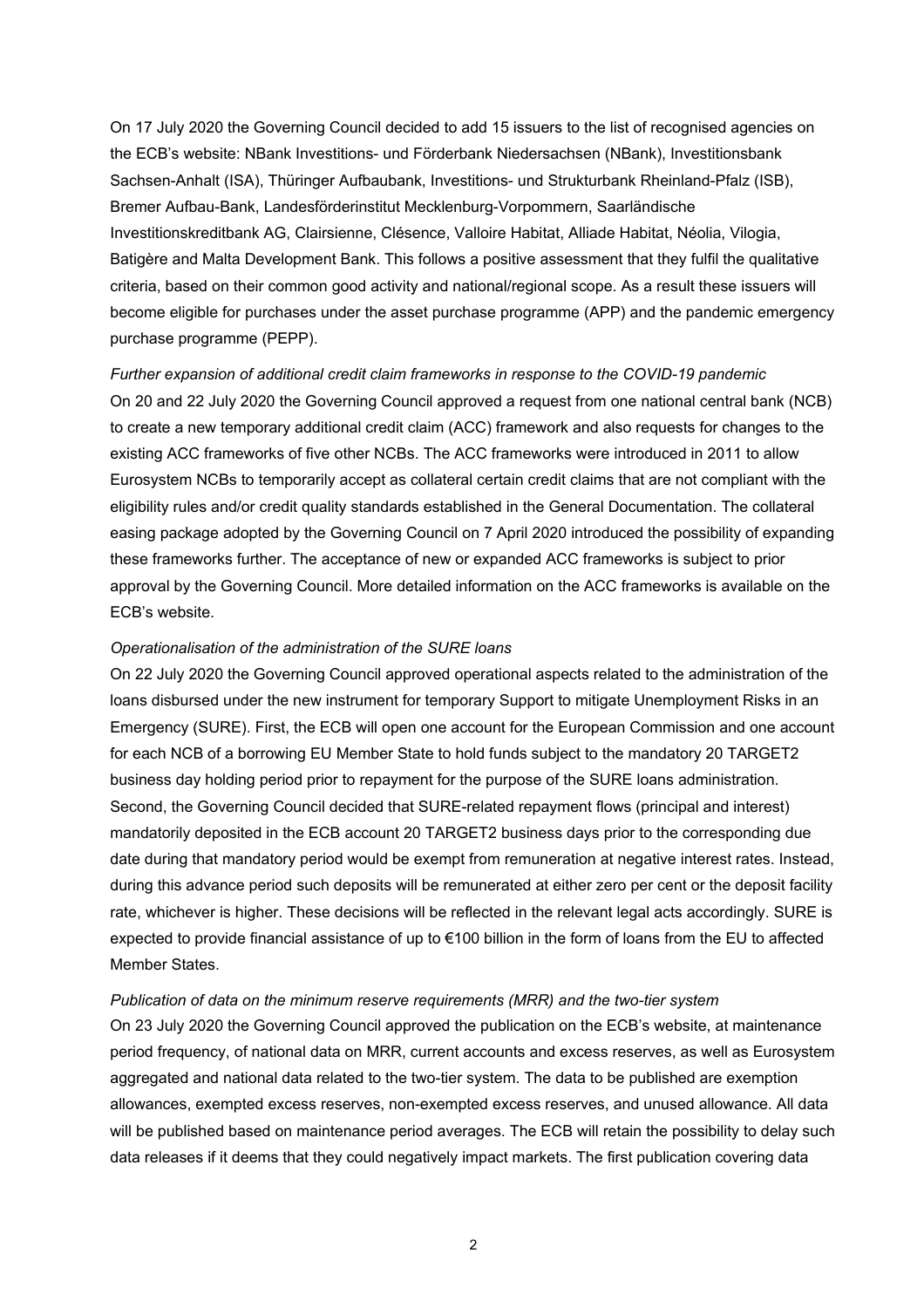since the introduction of the two-tier system is planned for November 2020, after the adjustment of internal systems. Publication will subsequently take place after the end of each maintenance period.

*Decision amending Decision (EU) 2020/440 on a temporary pandemic emergency purchase programme*  On 28 July 2020 the Governing Council adopted Decision ECB/2020/36 amending Decision (EU) 2020/440 on a temporary pandemic emergency purchase programme. The amending Decision legally introduces the decisions taken on 4-5 June 2020 by the Governing Council to increase the size of the programme and extend the intended horizon of net purchases. The Decision will be available shortly in EUR-Lex.

## **Market infrastructure and payments**

*Contribution to the European Commission public consultation on a retail payments strategy for the EU*  On 25 June 2020 the Governing Council approved a contribution by the European System of Central Banks (ESCB) to the European Commission's public consultation on a retail payments strategy for the EU and authorised the publication of its contribution. The feedback gathered on both this public consultation, as well as the parallel one on a new digital finance strategy for Europe/fintech action plan is expected to be used by the European Commission to prepare a retail payments strategy for publication in the third quarter of 2020.

*Pan-European reachability for instant payments via TARGET Instant Payment Settlement (TIPS)*  On 22 July 2020 the Governing Council decided that, by November 2021 and subject to a possible migration period, Payment Service Providers (PSPs) which have adhered to the SEPA Instant Credit Transfer (SCT Inst) scheme and are reachable in TARGET2 should also become reachable in a TIPS central bank money liquidity account. They should be reachable either as a participant or as a reachable party (i.e. through the account of another PSP). At the same time, all Automated Clearing Houses (ACHs) offering instant payment services should migrate their technical accounts from TARGET2 to TIPS. These measures will ensure the pan-European reach of euro instant payments, with the ultimate goal being to enable electronic payments from and to any country in real time, both in physical shops and online.

*Extending the timeline of the TARGET2-TARGET2-Securities (T2-T2S) consolidation project*  On 22 July 2020 the Governing Council approved a one-year extension to the timeline of the T2-T2S consolidation project from November 2021 to November 2022. It also decided in principle that the go-live date for the Eurosystem Collateral Management System (ECMS) was likewise to be postponed from November 2022 until at least June 2023, with further analysis to be performed by the Market Infrastructure Board. The rationale for these decisions is the challenges posed to the financial industry by the COVID-19 pandemic and the rescheduling of SWIFT's global migration of cross-border payments to ISO 20022.

# **Advice on legislation**

*ECB Opinion on the amendment of the appointment criteria of Banco de Portugal's Governor and other members of the Management Board*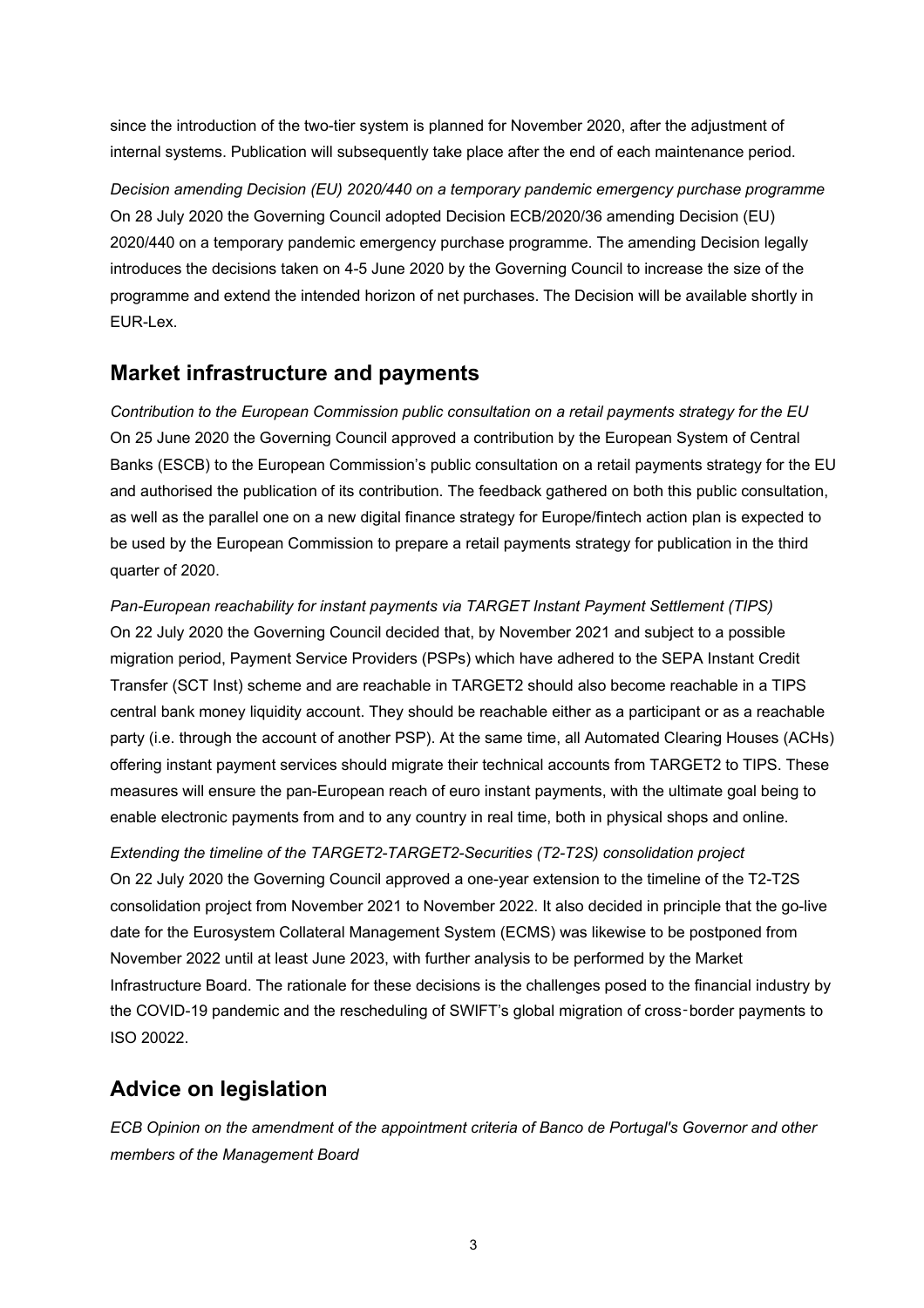On 21 July 2020 the Governing Council adopted Opinion CON/2020/19 at the request of the Portuguese Assembly of the Republic.

## **Corporate governance**

### *New organisational set-up of ECB Banking Supervision*

On 24 July 2020 the Governing Council took note of a new set-up for the business areas in ECB Banking Supervision. The Governing Council was consulted on this organisational change by the Executive Board in line with Article 10.1 of the Rules of Procedure of the ECB. The changes will be resourced through the redeployment of existing headcount and will be cost neutral. They include the creation of two new business areas – bringing the total to seven – and the redistribution of assignments across the existing business areas, with bank-specific supervision organised along the lines of the banks' business models. More detailed information on the changes, which are expected to be completed in the fourth quarter of 2020, is provided in a related press release available on the ECB's banking supervision website. *Publication of opinions issued by the ECB Ethics Committee* 

On 30 July 2020 the Governing Council decided to publish the Ethics Committee opinions addressed to the current members of the Executive Board, Governing Council and Supervisory Board and issued since the entry into force of the ECB Single Code of Conduct for high-level European Central Bank Officials (2019/C 89/03) in January 2019. Opinions issued on, first, potential conflicts of interest regulated under Articles 11 and 12 of the Single Code and, second, post-mandate gainful employment (Article 17 of the Single Code) will accordingly be released, complemented as applicable by the outcome of Ethics Committee and Governing Council deliberations. This publication, which will start in September 2020 and follow a biannual rhythm, is a new initiative by the ECB to increase its transparency and demonstrate its ongoing commitment to good governance and integrity.

# **Statistics**

### *Decision amending Decision (EU) 2015/32 concerning derogations that may be granted under Regulation (EU) No 1073/2013*

On 17 July 2020 the Governing Council adopted Decision (EU) 2020/1100 amending Decision (EU) 2015/32 concerning derogations that may be granted under Regulation (EU) No 1073/2013 concerning statistics on the assets and liabilities of investment funds (ECB/2020/33). The amending Decision caters for the inclusion of further investment fund categories, from which derogations may be granted under Article 8(2) of Regulation (EU) No 1073/2013 (ECB/2013/38), for national central banks in Austria, Latvia, Lithuania and Portugal. The amending Decision also provides for the removal of investment fund categories for France that no longer apply and includes minor amendments resulting from changes to certain national legal acts. This Decision is available in EUR-Lex.

### *Cessation policy and procedures for the euro short-term rate (€STR)*

On 20 July 2020 the Governing Council adopted the cessation policy and procedures for €STR and approved the publication of the policy and procedures on the ECB's website. The Eurosystem thereby complies with the requirement of Guideline (EU) 2019/1265 (ECB/2019/19) to adopt clear written policies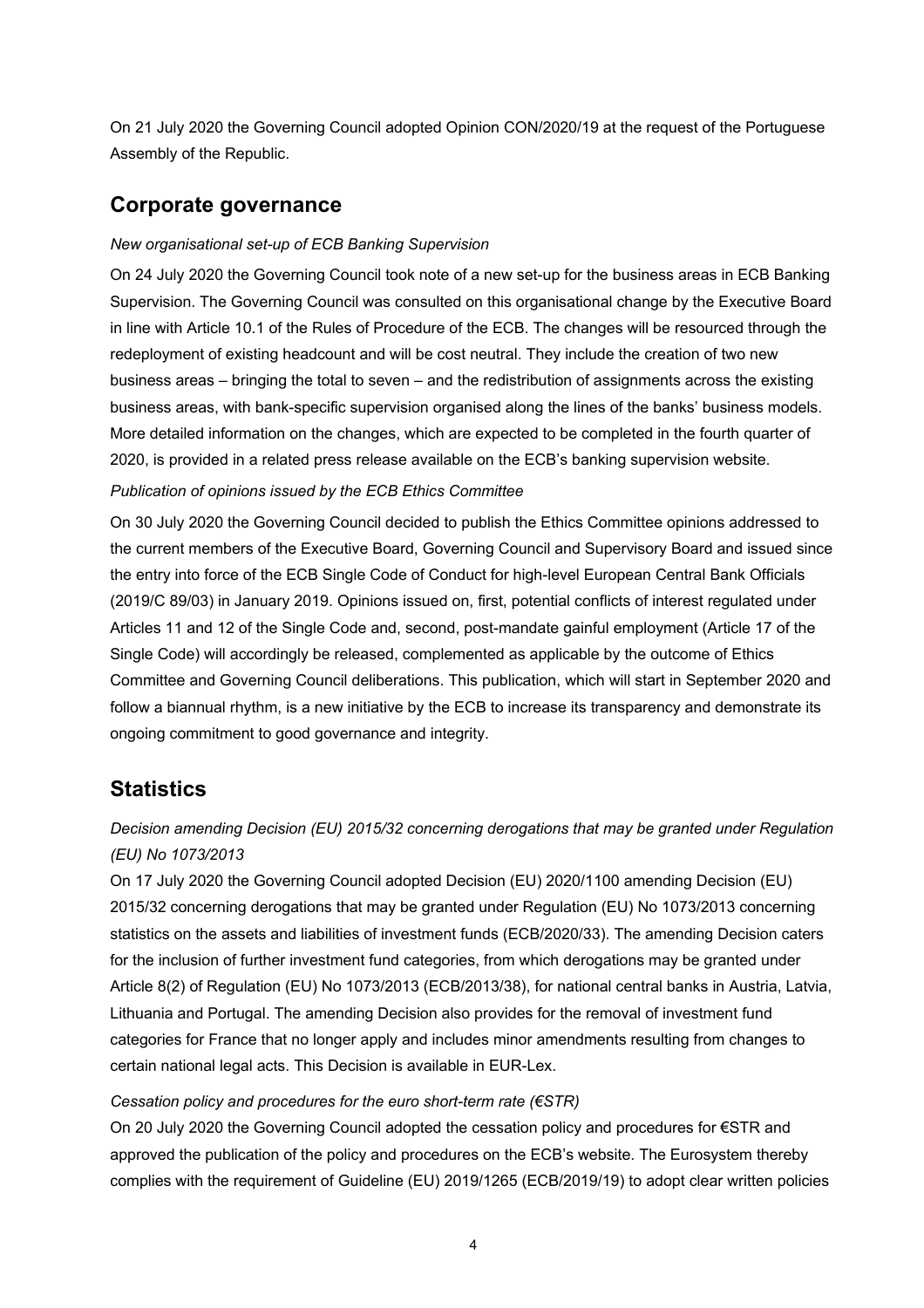and procedures for the possible cessation of the €STR owing to a situation, or any other condition, which makes the €STR no longer representative of the underlying interest rate which the €STR seeks to measure.

### *Production of backward-looking unsecured money market rates*

On 23 July 2020 the Governing Council gave its approval for the ECB to launch the daily publication of compounded term rates and daily indices based on the euro short-term rate (€STR). This approval is subject to the feedback to be received in a public consultation on the rates' parameters. The launch of the consultation was also approved by the Governing Council. The publication of these rates, following the example of other major central banks, will signal support for the contingency planning for EURIBOR and may facilitate more widespread usage of the €STR in the market. The documents related to the public consultation are available on the ECB's website.

## **Banking supervision**

*Decisions on the establishment of close cooperation between the ECB and Българска народна банка (Bulgarian National Bank) and the ECB and Hrvatska Narodna Banka* 

On 24 June 2020 the Governing Council adopted Decision (EU) 2020/1015 on the establishment of close cooperation between the European Central Bank and Българска народна банка (Bulgarian National Bank) (ECB/2020/30) and Decision (EU) 2020/1016 on the establishment of close cooperation between the European Central Bank and Hrvatska Narodna Banka (ECB/2020/31). Both Decisions are available in EUR-Lex.

*Guideline on the exercise of the discretion under Article 178(2)(d) of Regulation (EU) No 575/2013* On 25 June 2020 the Governing adopted Guideline (EU) 2020/978 on the exercise of the discretion under Article 178(2)(d) of Regulation (EU) No 575/2013 by national competent authorities in relation to less significant institutions with regard to the threshold for assessing the materiality of credit obligations past due (ECB/2020/32). The Guideline, which takes into account the feedback received in the context of a related ECB public consultation launched in January 2020, is available in EUR-Lex.

#### *Consultation on amendments to the Rules of Procedure of the Supervisory Board*

On 15 July 2020 the Governing Council was consulted on draft amendments to the Rules of Procedure of the Supervisory Board, which were proposed by the Supervisory Board with a view to catering for the participation of the Bulgarian and Croatian national competent authorities following the establishment of close cooperation with the authorities of these two countries and the ECB under the Single Supervisory Mechanism. Pursuant to Article 13d of the Rules of Procedure of the ECB the Supervisory Board shall adopt its Rules of Procedure after having consulted the Governing Council.

### *Banks' preparations for benchmark rate reforms*

On 22 July 2020 the Governing Council did not object to a proposal by the Supervisory Board to approve the publication of two documents on benchmark rate reforms. The first document presents the horizontal assessment of the preparedness for benchmark rate reforms of banks supervised under the Single Supervisory Mechanism. The second is a report containing good practices for banks to adopt to prepare for the transition. Both documents are available on the ECB's banking supervision website.